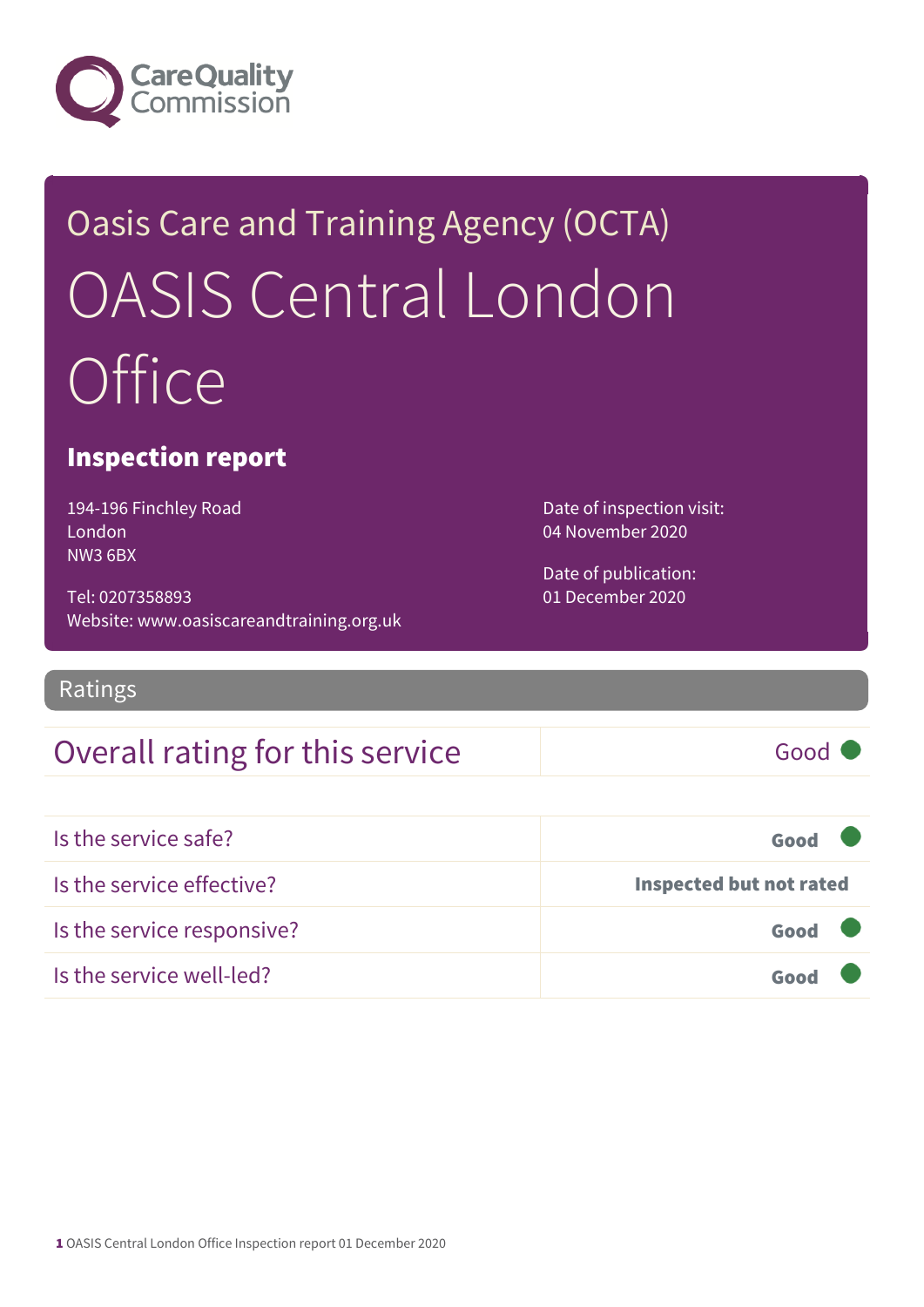### Summary of findings

### Overall summary

#### About the service

Oasis Central London Office (OCTA) is a domiciliary care agency providing personal care to people living in their own home. During the time of this inspection OCTA was providing personal care to 75 people by 40 care workers.

Not everyone who used the service received personal care. CQC only inspects where people receive personal care. This is help with tasks related to personal hygiene and eating. Where they do, we also consider any wider social care provided.

#### People's experience of using this service and what we found

We found people were protected from the risk of harm and abuse. There were safeguarding policies and procedures in place and care workers were aware of this. Care workers had been recruited safely. They underwent appropriate recruitment checks before they commenced working at the service. Medicines were managed safely and risk in relation to carrying out the regulated activity of personal care were assessed and guidance for care workers was provided. There was a system for managing accidents and incidents to reduce the risk of them reoccurring. There were adequate systems for reviewing and investigating when things went wrong. Care workers understood their duty to raise concerns and report incidents and near misses. Care workers wore personal protective equipment (PPE) such as gloves and aprons and we were assured that appropriate infection control procedures were in place.

People received individualised care that met their needs, preferences and interests. People were supported, if needed, to express their views and preferences in relation to their care and support. The service identified and recorded how people wished to communicate. Assessments of people's needs were in place. There was a complaints procedure, which people and their relatives were aware of. There were methods of monitoring the quality of the service. Regular checks and audits had been carried out in areas related to maintenance of the premises, health and safety, medicines management, infection control and management of accidents and incidents.

For more details, please see the full report which is on the CQC website at www.cqc.org.uk Rating at last inspection (and update) - The last rating for this service was requires improvement (published 2 May 2019).

At this inspection we found improvements had been made and the provider was no longer in breach of regulations.

#### Why we inspected

We carried out an announced comprehensive inspection of this service on 13 March 2019 during which we found breaches of legal requirements. The provider completed an action plan after the last inspection to show what they would do and by when to improve Regulation 12 Safe care and Treatment and Regulation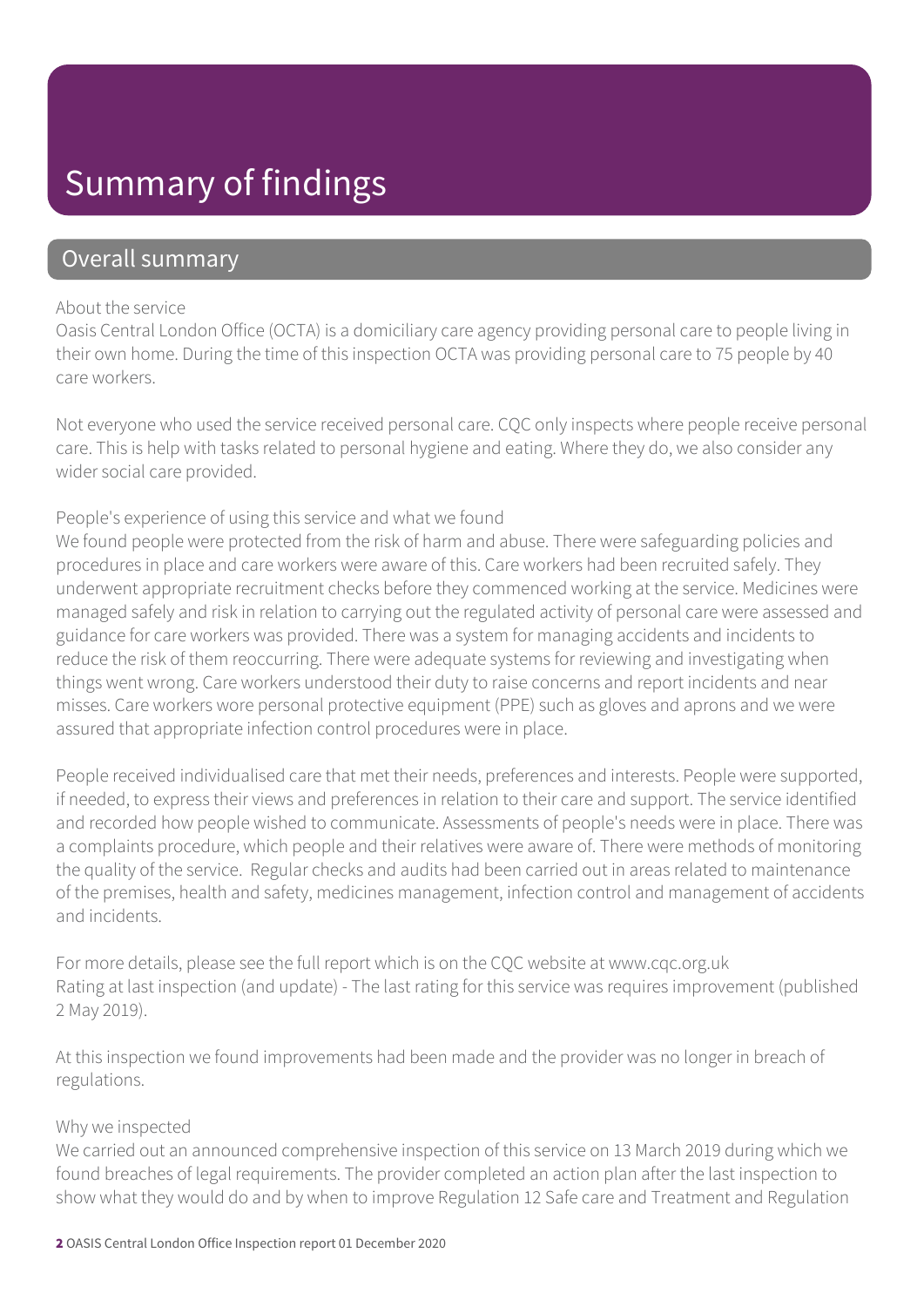#### 17 Good governance.

We undertook this focused inspection to check they had followed their action plan and to confirm they now met legal requirements. This report only covers our findings in relation to the Key Questions Safe, Responsive and Well-led which contain those requirements.

 The ratings from the previous comprehensive inspection for those key questions not looked at on this occasion were used in calculating the overall rating at this inspection. The overall rating for the service has changed from Requires Improvement to Good. This is based on the findings at this inspection.

You can read the report from our last comprehensive inspection, by selecting the 'all reports' link for Oasis Central London Office on our website at www.cqc.org.uk.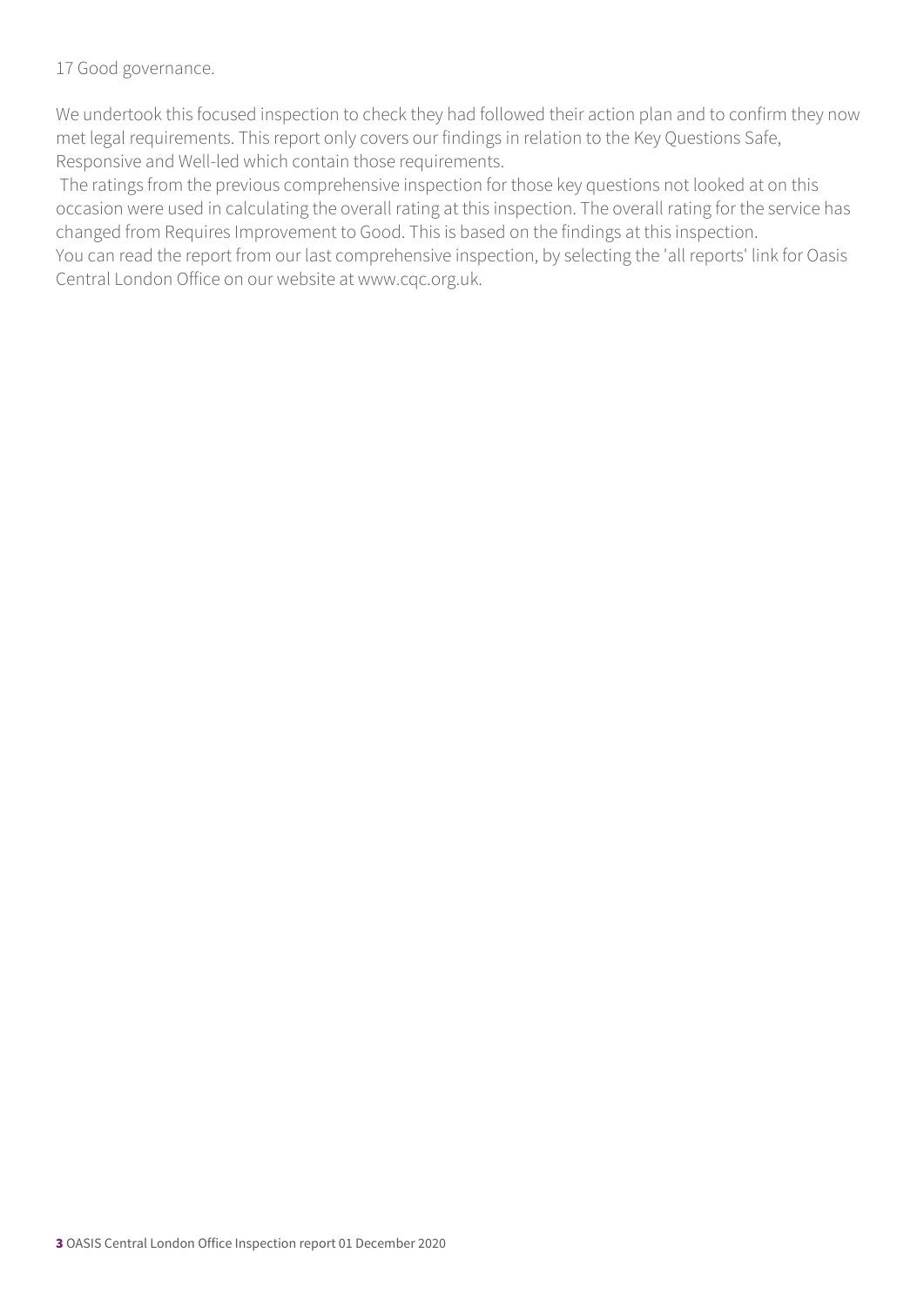### The five questions we ask about services and what we found

We always ask the following five questions of services.

| Is the service safe?                                                                                                                                                                                                                   | Goo                            |
|----------------------------------------------------------------------------------------------------------------------------------------------------------------------------------------------------------------------------------------|--------------------------------|
| The service was safe.                                                                                                                                                                                                                  |                                |
| Details are in our safe findings below.                                                                                                                                                                                                |                                |
| Is the service effective?                                                                                                                                                                                                              | <b>Inspected but not rated</b> |
| At our last inspection we rated this key question requires<br>improvement. We have not reviewed the rating at this inspection.<br>This is because we only looked at the parts of this key question,<br>we had specific concerns about. |                                |
| Is the service responsive?                                                                                                                                                                                                             | Good                           |
| The service was responsive.                                                                                                                                                                                                            |                                |
| Details are in our responsive findings below.                                                                                                                                                                                          |                                |
| Is the service well-led?                                                                                                                                                                                                               | Good                           |
| The service was well-led.                                                                                                                                                                                                              |                                |
| Details are in our well-Led findings below.                                                                                                                                                                                            |                                |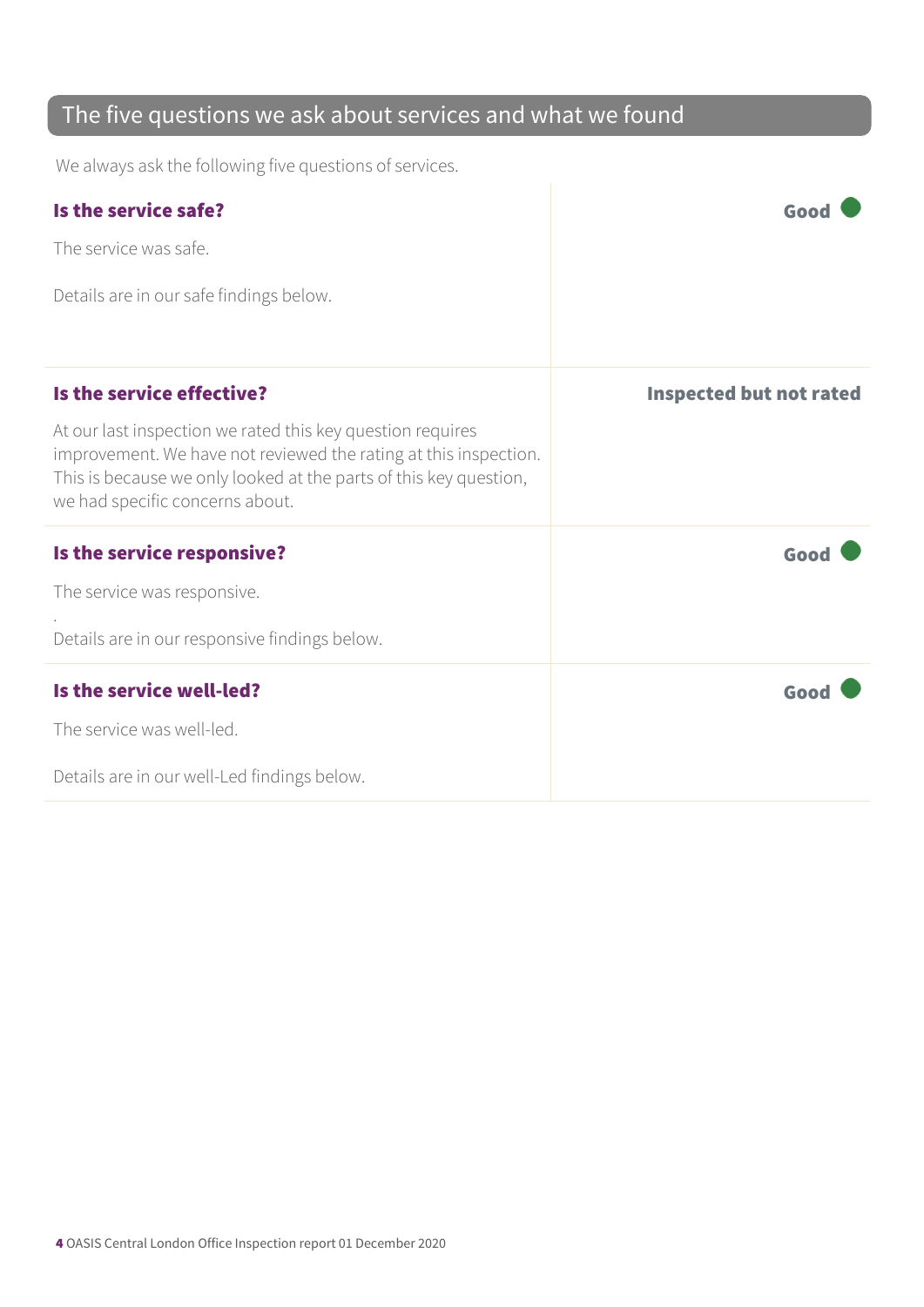

# OASIS Central London **Office**

Detailed findings

## Background to this inspection

#### The inspection

We carried out this inspection under Section 60 of the Health and Social Care Act 2008 (the Act) as part of our regulatory functions. We checked whether the provider was meeting the legal requirements and regulations associated with the Act. We looked at the overall quality of the service and provided a rating for the service under the Care Act 2014.

#### Inspection team

This inspection was carried out by one inspector and two Expert by Experience who called people who use the service and relatives. An Expert by Experience is a person who has personal experience of using or caring for someone who uses this type of care service.

#### Service and service type

This service is a domiciliary care agency. It provides personal care to people living in their own houses and flats.

The service had a manager registered with the Care Quality Commission. This means that they and the provider are legally responsible for how the service is run and for the quality and safety of the care provided.

#### Notice of inspection

We gave the service 48 hours' notice of the inspection. This was because it is a small service and we needed to be sure that the provider or registered manager would be in the office to support the inspection.

#### What we did before the inspection

We reviewed information we had received about the service since the last inspection. We sought feedback from the local authority and professionals who work with the service. We used the information the provider sent us in the provider information return. This is information providers are required to send us with key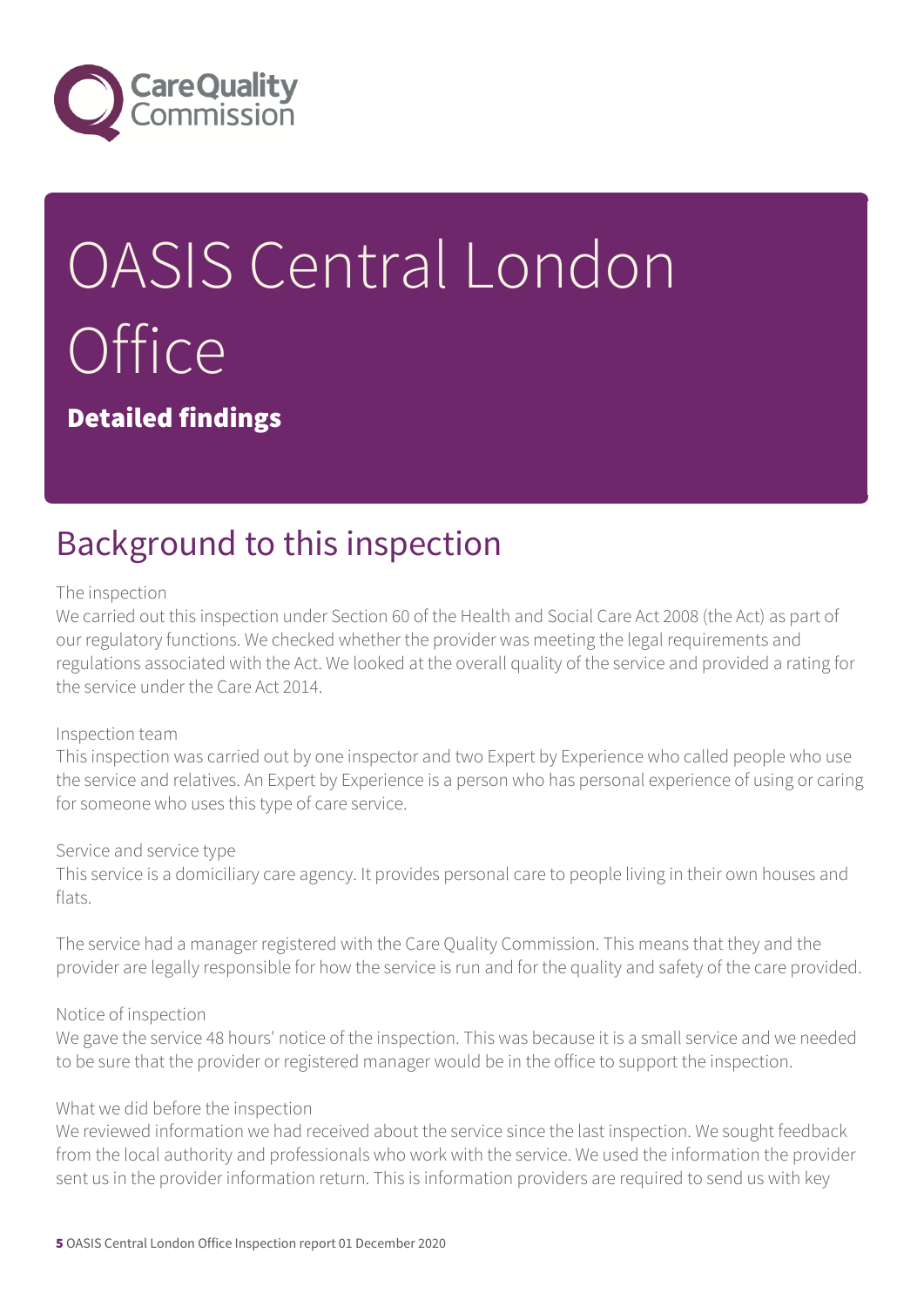information about their service, what they do well, and improvements they plan to make. This information helps support our inspections. We used all this information to plan our inspection.

The provider was not asked to complete a provider information return prior to this inspection. This is information we require providers to send us to give some key information about the service, what the service does well and improvements they plan to make. We took this into account when we inspected the service and made the judgements in this report. We used all this information to plan our inspection

#### During the inspection

We spoke with seven people who used the service and eight relatives about their experience of the care provided. We spoke with two care workers and the registered manager. We also received written feedback from 14 care workers.

We reviewed a range of records. This included five people's care records and multiple medication records. We looked at five staff files in relation to recruitment and staff supervision. A variety of records relating to the management of the service, including policies and procedures were reviewed.

#### After the inspection

We continued to seek clarification from the provider to validate evidence found. We looked at training data, quality assurance records and complaints and incident data.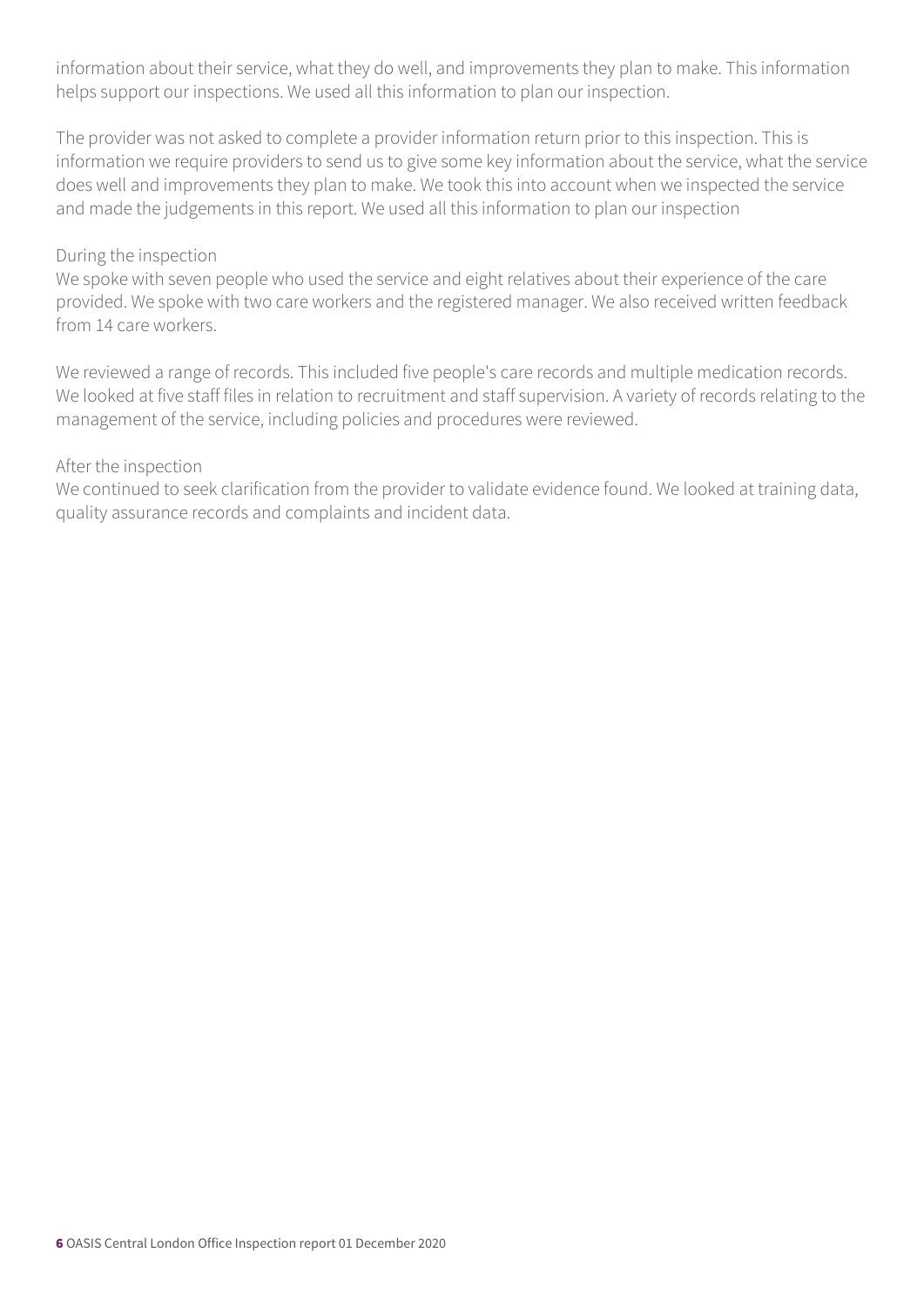### Is the service safe?

## Our findings

Assessing risk, safety monitoring and management

• During our last inspection we found that the service did not document risks related to the environment in detail. This potentially may have put people using the service and care workers at risk when carrying out personal care.

• $\square$ During this inspection we found the service ensured that risks to people were assessed in detail and appropriate management plans were in place to minimise risk

• I Risk assessments were reviewed and updated to ensure they were current and care workers had appropriate guidance to support people.

#### Using medicines safely

• During our last comprehensive inspection, we found shortfalls in systems and processes to help ensure the safe management of medicines.

• During this inspection we saw that the service had made several improvements to address the shortfalls found. For example, the service introduced electronic medicines administration records (MARs). This allowed the service to monitor any missed or late administration of medicines almost immediately and ensured people received their medicines on time and as intended by the prescriber. One person said, "They give me my medication at the right time." Another person said, "I take my medication, but carers help me bringing the bottles on a tray and water. They also help me opening the bottles. I know my medications well, so I don't think I had any issues with this."

• DWe also saw that care workers had received training in the administration of medicines and their competency was assessed to ensure they supported people with their medicines safely. One care worker told us, "I have received medicines administration training and feel I have the right skill now." • Care records had been updated since our last inspection and now included detailed information about people's medicines arrangements, who is responsible for ordering medicines and where medicines was stored in people's homes. This information ensured that everyone was clear of what to do when assisting people with their medicines.

#### Systems and processes to safeguard people from the risk of abuse

• $\square$  The service had policies and procedures to safeguard people from abuse. Staff were aware of action to take if they suspected people were being abused. Training records confirmed that staff had received training in safeguarding people and comments from care workers confirmed this. One care worker said, "I have received safeguarding training and would immediately inform my manager if I notice something." Another care worker said, "There are different forms of abuse, these include neglect, physical and verbal abuse." • Deople who used the service told us that they felt safe with their care workers. One person said, "I do feel safe and relaxed with staff because we learned to work together and [they] respect what I can do and what I can't; it's not easy to be old and depend on another so my carer help is greatly appreciated." One relative said, "Yes, I do feel that my relative is safe. Carers have a caring nature towards my relative and the family. They are kind and reassuring."

#### Staffing and recruitment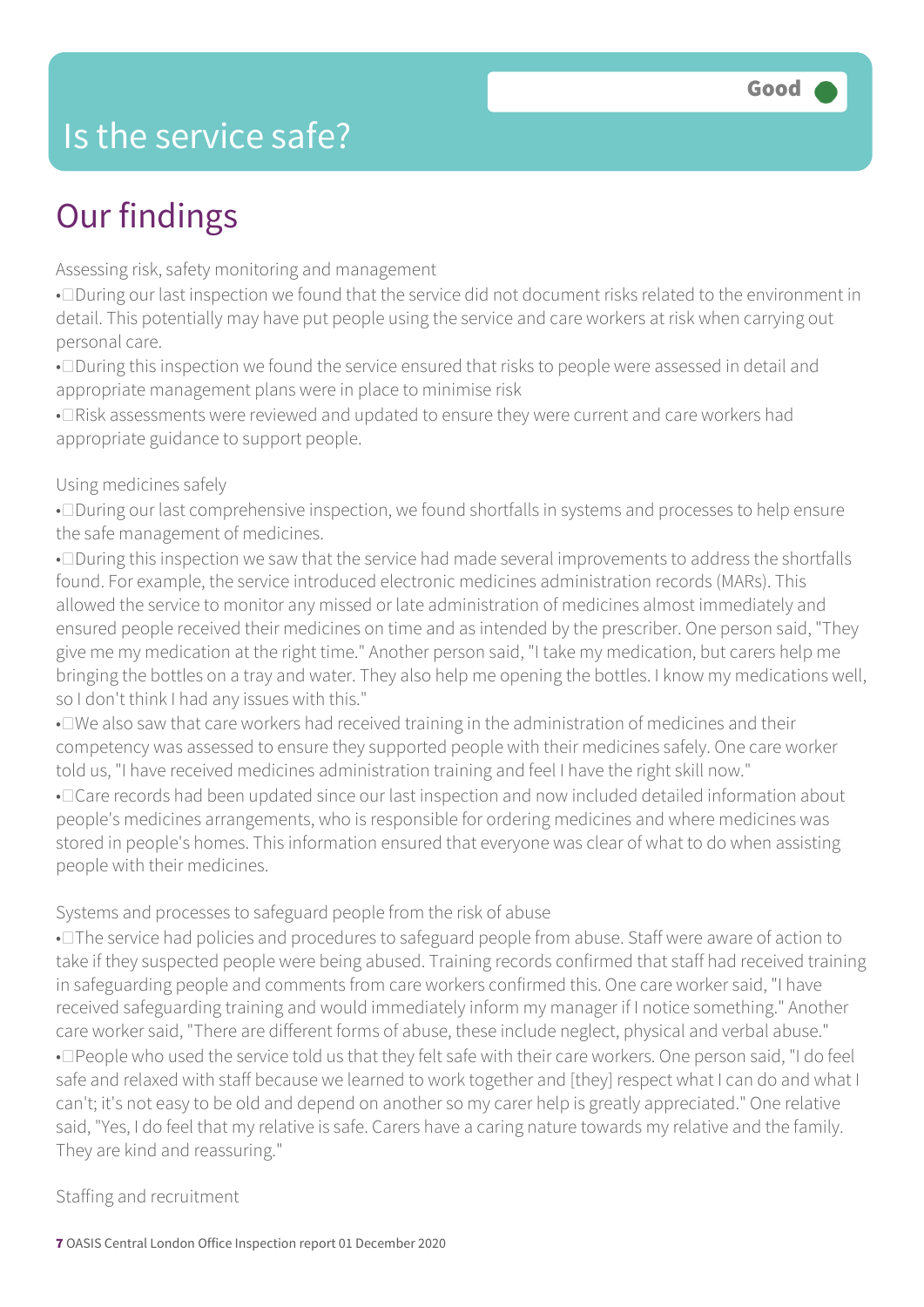• $\square$  The provider followed safe recruitment practices and had ensured appropriate pre-employment checks were completed satisfactorily before staff were employed.

• I Staffing reflected the needs and number of people who used the service. People who used the service told us that enough care workers were available and that they would be notified if anything changed. One person said, "The office calls if the carer is late." Another person said, I didn't have problems with any cancellations, seems they organize this side of their work well."

• Since our last inspection the service had introduced a monitoring system which allowed office staff to see in real time if care workers were late and if they stayed for the duration of a call. One care worker told us, "I always log in and out when visiting people and if I am late, I call the office who would inform the client."

#### Preventing and controlling infection

• I've were assured the service followed current government guidance in the prevention and control of infection. The provider had updated the infection control procedure in response to the COVID -19 pandemic. • Care workers told us that they had access to enough protective equipment such as gloves, aprons and masks. One care worker said, "I make an appointment with the office to pick up gloves and masks, I have never run out."

• $\square$  The registered manager told us that ensure all care workers had access to enough PPE, the service had arranged with some local shops to act as pick up point for PPE. This enabled care workers who found it difficult to visit the office to access PPE; but also reduced the time care workers were potentially exposed to the virus when using public transport.

• $\square$  The service was currently not supporting any people who tested positive for COVID-19. However, the registered manager told us that they had supported some people in the past and the service used a designated care team for this purpose.

. The registered manager told us that they would discuss COVID-19 risks with staff from the Black, Asian and Minority Ethnic (BAME) community. However, this was currently done informally. We explained to the registered manager that these discussions need to be documented and a record of these discussions must be kept in the staff members file.

#### Learning lessons when things go wrong

• There were processes in place for reporting incidents and accidents. Accidents and incidents had been recorded and included guidance and action to prevent re-occurrence.

• $\square$  The registered manager told us that he would talk to care workers and inform them of any changes in their practice in relation to the prevention and reduction of accidents and incidents. For example, an incident where a person was choking on food. The registered manager ensured that care workers received additional training and appropriate clinical guidance and support was sought for the person and their family.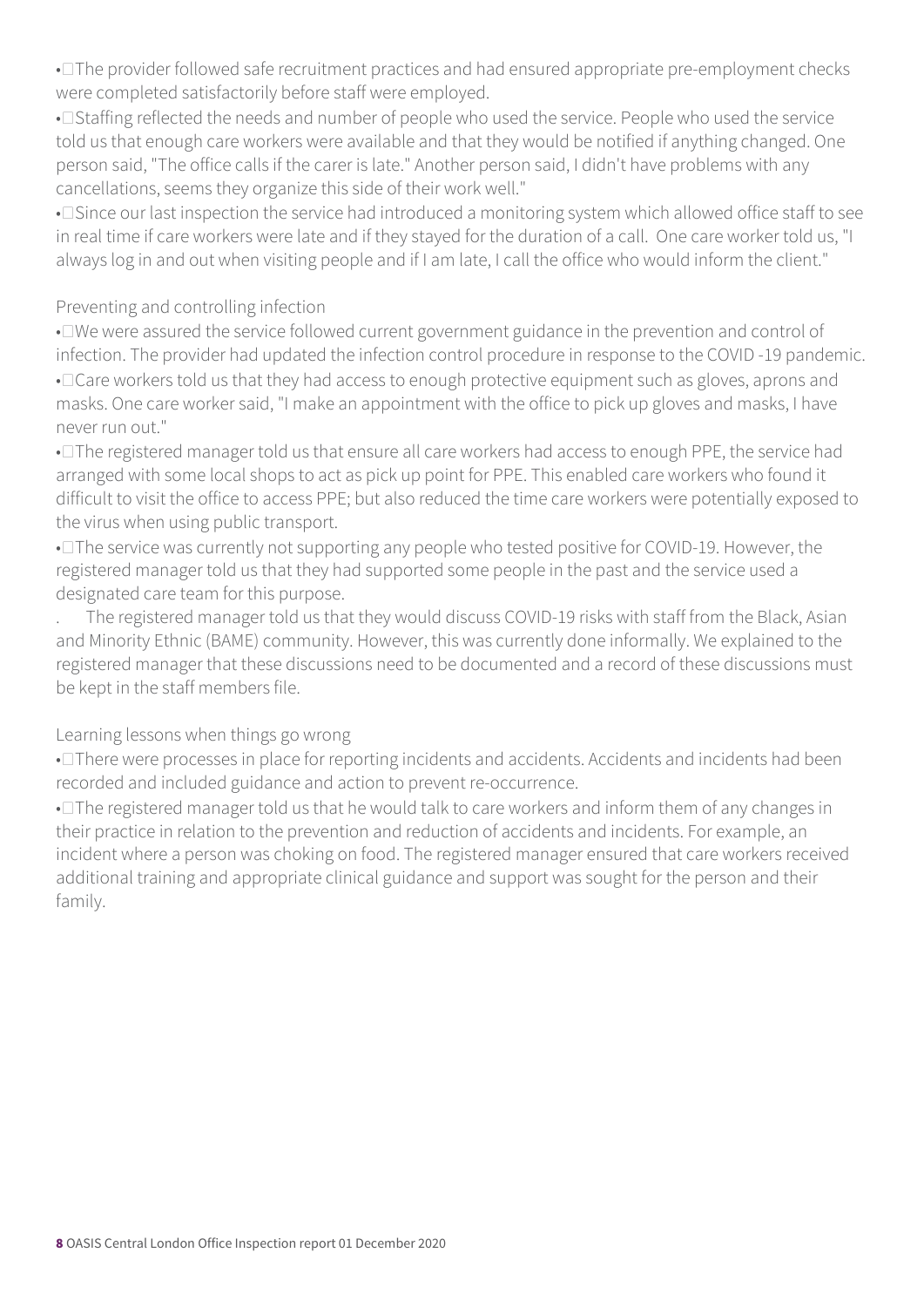### Is the service effective?

### Our findings

Effective – this means we looked for evidence that people's care, treatment and support achieved good outcomes and promoted a good quality of life, based on best available evidence.

At the last inspection this key question was rated as requires improvement. We have not changed the rating of this key question, as we have only looked at the part of the key question, we have specific concerns about.

The purpose of this inspection was to check if the provider had met a specific concern, we had about Oasis Care and Training Agency (OCTA). We will assess all the key question at the next comprehensive inspection of the service.

Assessing people's needs and choices; delivering care in line with standards, guidance and the law • During our last inspection we found that assessments of people's needs lacked detail about the support they required. As a result of this we recommended that the service found out more from a reputable source about assessing people's needs, based on current best practice.

• During this inspection we found that people's care plans contained evidence that people's needs had been individually assessed. Details of people's needs, including their daily routines, cultural, religious and dietary preferences were recorded. This ensured that people's individual needs could be met by care workers.

• Regular reviews of people's care needs had been carried out with them, their relatives and care professionals involved. One relative said, "Yes we were involved. There was a meeting with us, and we spoke about what care we wanted."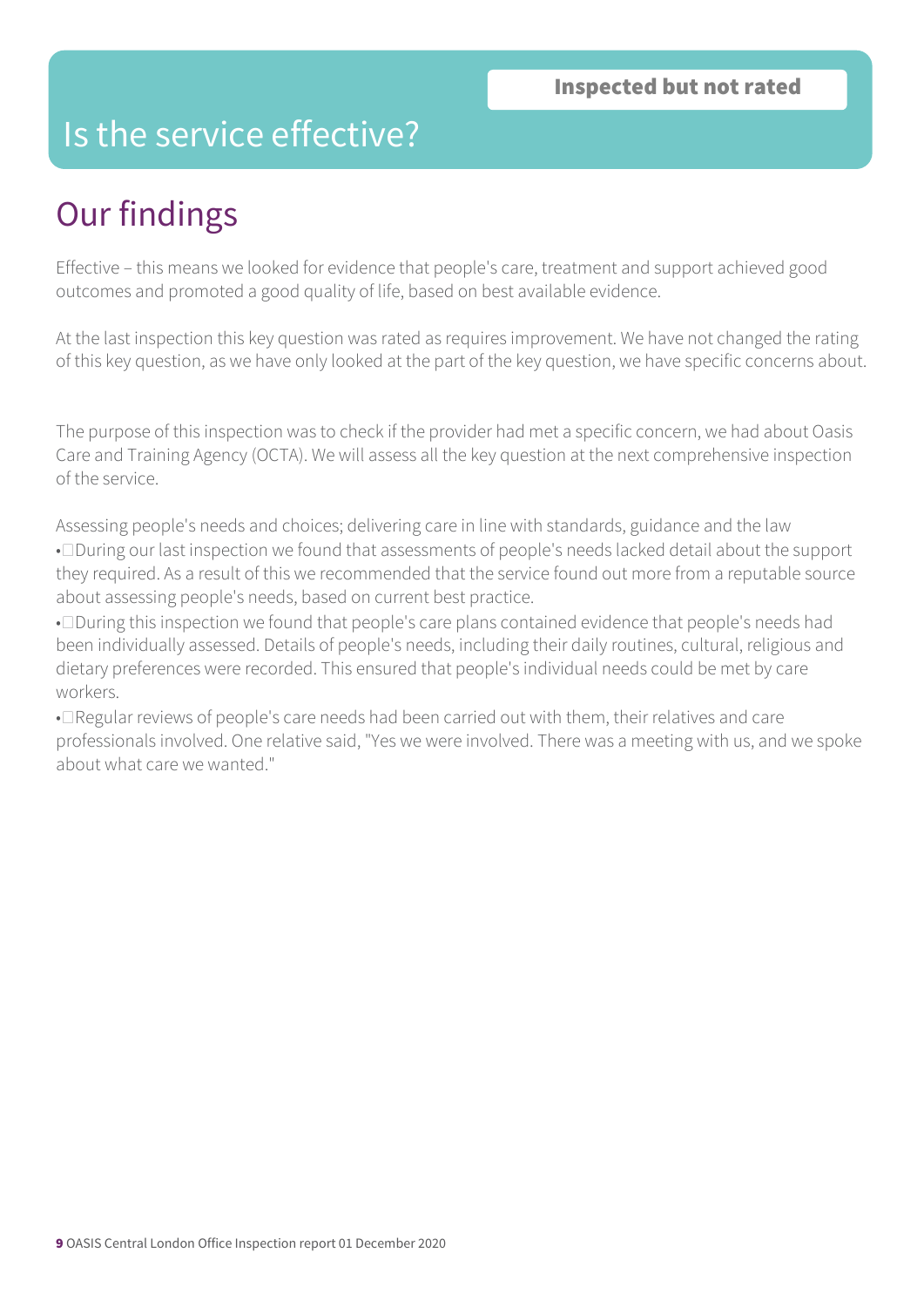## Is the service responsive?

# Our findings

Responsive – this means we looked for evidence that the service met people's needs.

At the last inspection this key question was rated as requires improvement. At this inspection this key question has now improved to good.

This meant people's needs were met through good organisation and delivery.

Planning personalised care to ensure people have choice and control and to meet their needs and preferences

• During our last inspection we found that care files lacked information about people's life histories including their past occupations and important events in their lives. There was little information on future aspirations and goals for staff to help people to work towards. Information provided in care records was mostly task orientated and contained little personal and person-centred information.

• During this inspection we found that the new electronic care system was now fully embedded within the service and was used by over 70% of care workers, with the aim of using it to full capacity by the end of 2020. The registered manager explained that the reason for this taking longer had been the COVID-19 pandemic. • Care records were detailed and included a range of information in relation to people's religious and sexual preferences, their communication needs and information about their family and other relevant personal information. People who used the service and relatives told us that they had been involved in developing and reviewing their care plans. One person told us, "I am very happy with the company. They [care workers] know me well and I was able to tell them how I want to be looked after. Everything is written down."

Meeting people's communication needs

Since 2016 onwards all organisations that provide publicly funded adult social care are legally required to follow the Accessible Information Standard (AIS). The standard was introduced to make sure people are given information in a way they can understand. The standard applies to all people with a disability, impairment or sensory loss and in some circumstances to their carers.

• I've discussed the AIS with the registered manager and he explained to us that the service had access to interpreting services which had been used in the past when communicating with people in their preferred language.

• I've also saw that if at all possible, the service matched people with care workers from the same ethnic and linguistic background to ensure that communication between them was effective.

• Twe saw in people's care plans that their communication needs were clearly documented to ensure staff had the correct information to understand how people expressed their needs.

#### Improving care quality in response to complaints or concerns

• $\square$  The service had a complaints policy and procedure in place. People were given opportunities to raise any complaints or concerns. People confirmed they understood how to make a complaint. One person told us, "I have the phone number of the manager, if not happy." One relative told us, "I have two numbers one for the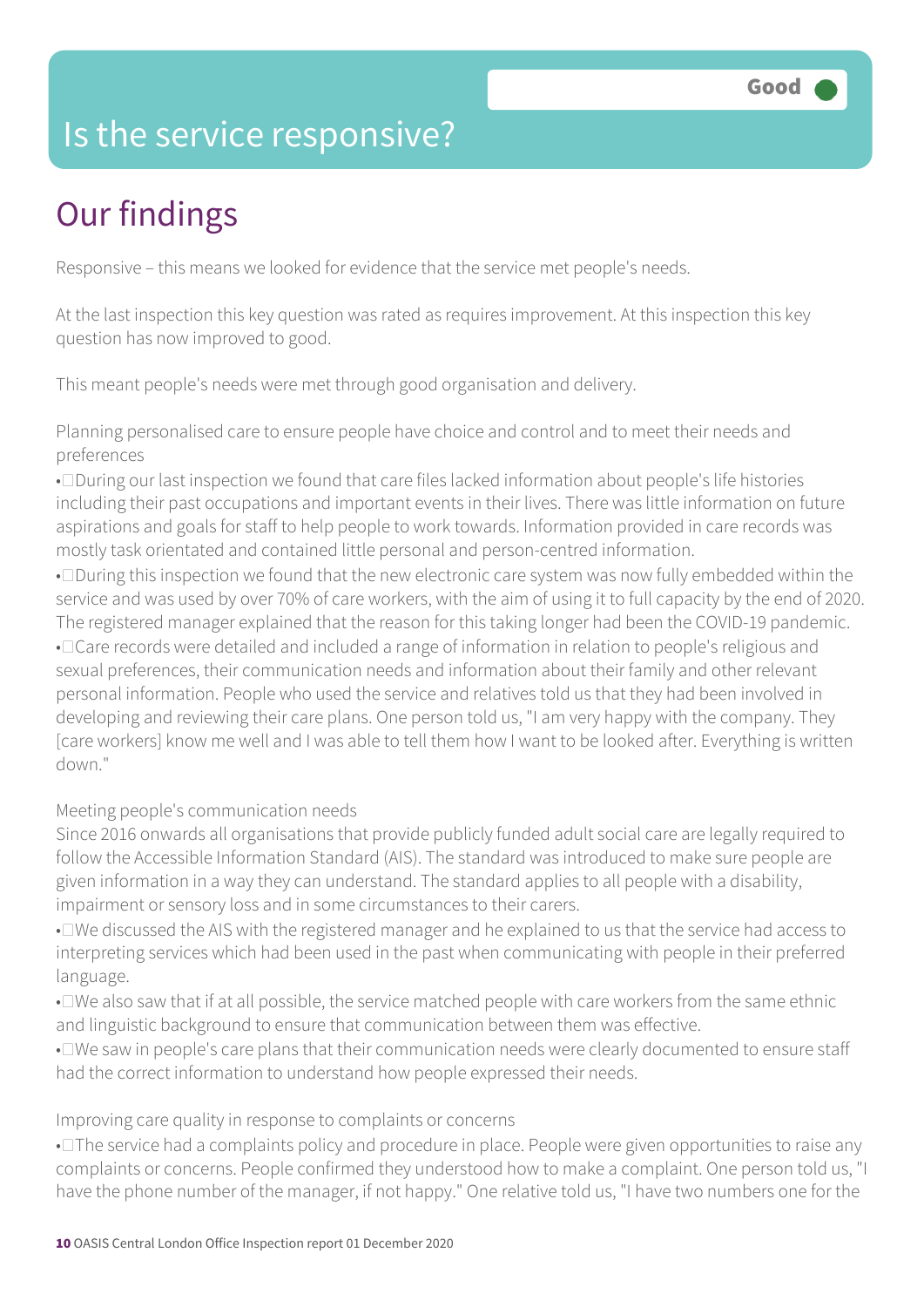office and a mobile number to contact if we are not happy."

• Care workers knew that they needed to report all complaints and concerns to the registered manager. One care worker said, "Clients are encouraged to speak up and share if they have any issues. I would immediately report this to the office."

• The complaints log showed that management had been responsive in addressing complaints brought to their attention by people and external stakeholders.

#### End of life care and support

• Deople's end of life care needs were discussed and information was included in their care plan and any particular needs were addressed by the service and care workers.

• Care workers had received end of life care training to ensure they were competent to look after people who require specific support when terminally ill or at the end stages of their lives.

• $\square$  The management team told us they worked closely with community health and social care professionals and where applicable people's relatives if a person was identified as having a life limiting illness or were reaching the end of their life.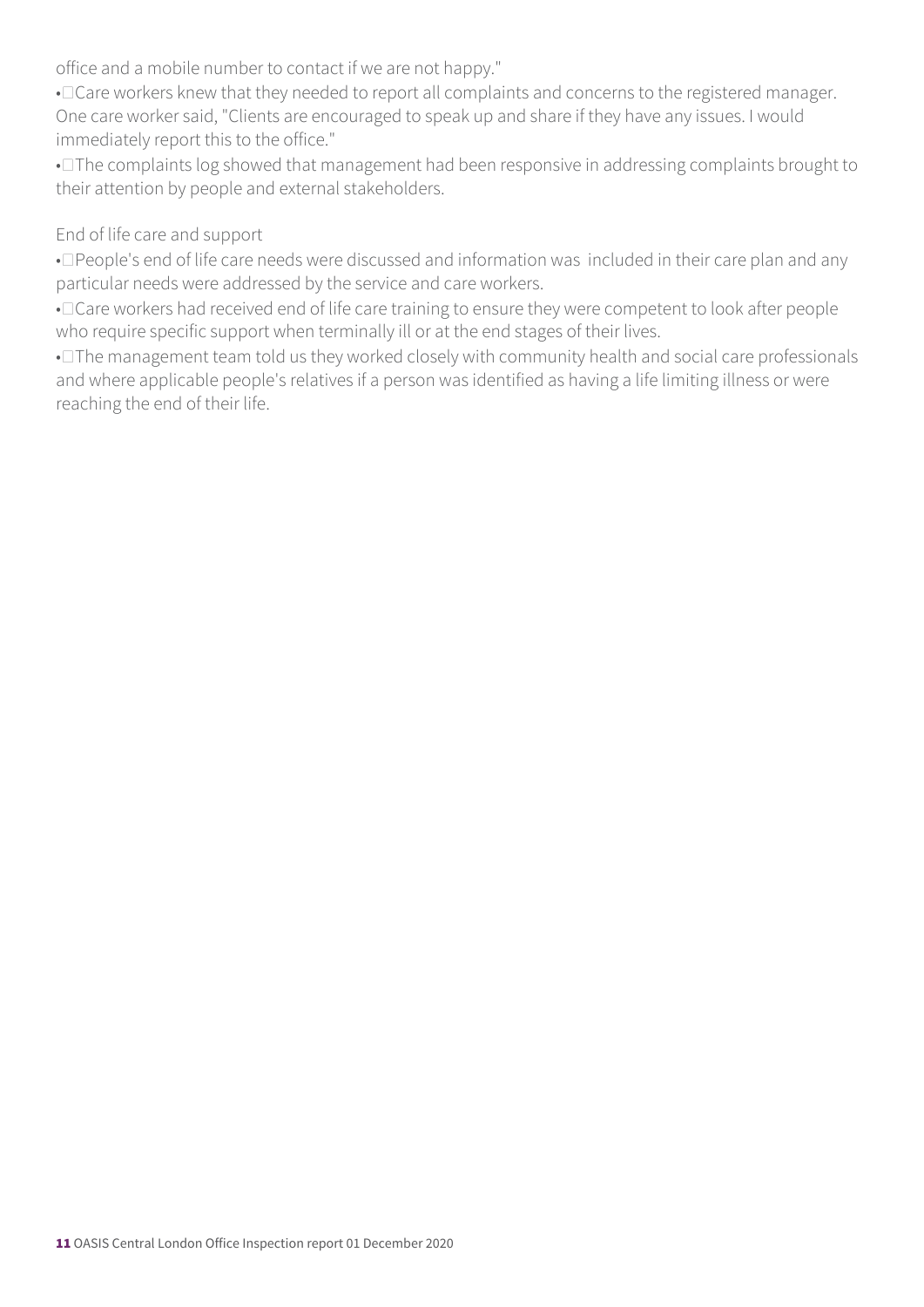### Is the service well-led?

# Our findings

Well-Led – this means we looked for evidence that service leadership, management and governance assured high-quality, person-centred care; supported learning and innovation; and promoted an open, fair culture.

At the last inspection this key question was rated as requires improvement. At this inspection this key question has now improved to good.

This meant the service was consistently managed and well-led. Leaders and the culture they created promoted high-quality, person-centred care.

Managers and staff being clear about their roles, and understanding quality performance, risks and regulatory requirements

• During our last inspection we found that while the service had quality assurance monitoring and assessment procedures in place, they were not always effective. For example, the service did not identify that there had been shortfalls in the management of medicines and care planning.

• I've found during this inspection that the service had addressed these shortfalls and had introduced a wide range of regular and effective quality assurance systems. For example, the service changed to electronic MARs and regular audits of these were carried out and action taken to respond to any shortfalls. The new call monitoring system had also enabled the registered manager to respond swiftly if care workers were late or if calls had been missed. This showed that the provision of good quality of care was important to the provider and people who used the service were very positive about the care they received. People told us, "I am very happy with Oasis, they look after me well and provide good and safe care."

• $\square$  The management team were responsive to our feedback about developing and improving the management of complaints and reviewing incidents regularly to identify patterns and trends. One relative told us, "They contact us, and we are happy with the quality of care. Great service had for some time." • Care workers told us there was good communication between staff about the service and people's needs. They told us they felt supported by the registered manager and the management team, who were approachable and had a visible presence in the service. One care worker said, "We had regular meetings during COVID-19, and we can also use WhatsApp or emails to find things out."

• There was an on-call arrangements in place and a senior staff member was available to support staff out of hours. Care workers were aware of who they could contact if they required guidance or advice.

Promoting a positive culture that is person-centred, open, inclusive and empowering, which achieves good outcomes for people; How the provider understands and acts on the duty of candour, which is their legal responsibility to be open and honest with people when something goes wrong

• The registered manager told us, "Staff, clients and relatives can talk to me anytime." People told us, "I spoke with the manager...very friendly." One relative said, "They [agency] are very good with telling us things. During the first lockdown they regularly contacted us to find out how things were going."

• I When things went wrong, the management team completed an investigation and shared the findings and lessons learnt with care workers and where applicable others involved in people's care.

• Deople who used the service were kept informed of changes within the service and were involved as fully